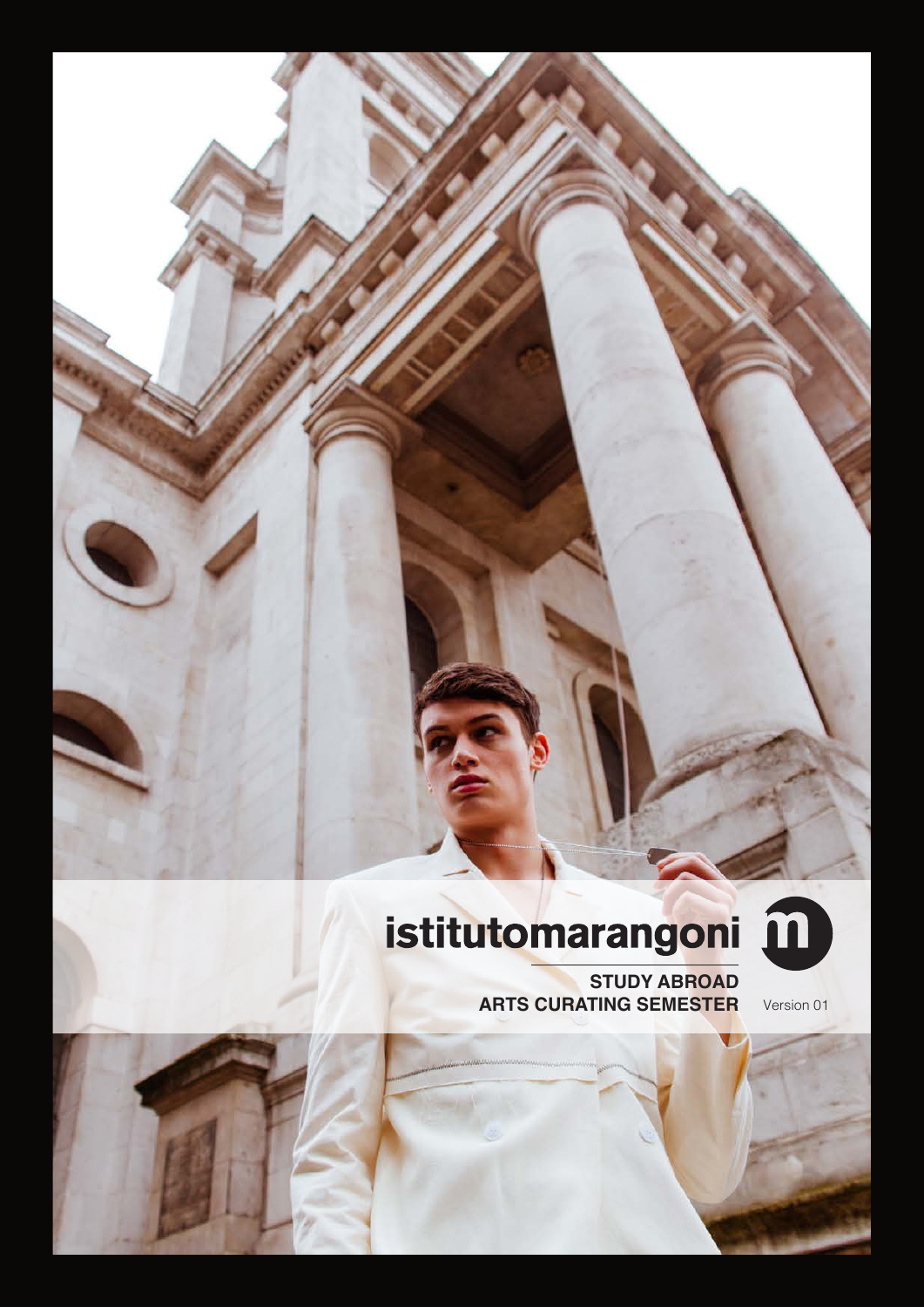#### **Brief descriptive summary**

Over the past 80 years Istituto Marangoni has grown and developed alongside the thriving Italian fashion and design industry. Through an exciting curriculum aimed to develop practical, creative, and business and management skills which are subject specific, and relevant to the international fashion industry, Istituto Marangoni undergraduate courses prepare students with the necessary knowledge and know-how in order to enter a professional career in the fields of Fashion Design, Accessories and Footwear Design, Fashion Styling, Fashion Business and Communication, Multimedia Arts, Interior Design, Product Design, Art History and Culture.

# **General Information**

# **1. Certification attained**

Istituto Marangoni Certificate and Transcript\*

\*The recognition of credits obtained within their Semester experience will be evaluated and then confirmed by their own University.

#### **Programme Information**

# **2. Educational & Programme Aims**

# **Educational Aims:**

- to develop flexible approaches to programme delivery and student support which reflect the needs and expectations of our students;
- to provide a supportive and inclusive learning environment which will enable success for all learners;
- to develop the students' intellectual and imaginative powers, creativity, independence, critical self-awareness, imagination and skills;
- to establish a culture of constant improvement in learning, teaching and assessment that is anticipatory, enabling, supportive, rewarding and fully aligned with the Institutions vision and strategic objectives;
- to provide a learning experience that is informed by research, scholarship, reflective practice and engagement with fashion and design industry and the professions.

#### **Programme Aims:**

Study abroad courses provide an opportunity to see the world, experience new cultures, learn a new language, visit neighbouring countries, and make new lifelong friends.

Study abroad semesters at Istituto Marangoni offer participants a chance to experience different styles of education and learn key skills from international experts in the field. The study abroad level is structured and taught at year two of a three-year undergraduate programme. According to the chosen course, credit transcripts or class (contact) hours are awarded on successful completion. Courses are offered twice a year, in autumn and spring. Course content changes with each start date to offer a wider range of subjects, giving participants the opportunity to choose the course that best suits their needs.

On this semester course participants explore the language and meaning of art, learning ways to articulate their ideas and communicate their findings to a knowledgeable art audience, or to the general public. Aimed at students with at least one-year previous undergraduate study in art history, art & design, or similar fields, this inspiring course develops skills in creative research and analysis of visual materials including art, sculpture, contemporary objects and images, through critical awareness, creative thinking, and effective written communication skills including publishing, art writing and journalism.

Discover the multitude of art practices, contemporary art sources, and business activity within the arts industry.

#### **3. Course Learning Outcomes**

Students successfully completing the Semester Abroad programme in Arts Curating will be able to:

- LO1 Analyze artworks within their specific cultural context;
- LO2 Demonstrate a theoretical knowledge of the contemporary art publishing industry;
- LO3 Differentiate various methodological approaches in art criticism;
- LO4 Combine different analytical tools to analyze communication dynamics in society;
- LO5 Identify artworks in relations with their specific cultural context and describe artworks related with the precise context;
- LO6 Create valuable layouts for art related publications through graphic design tools.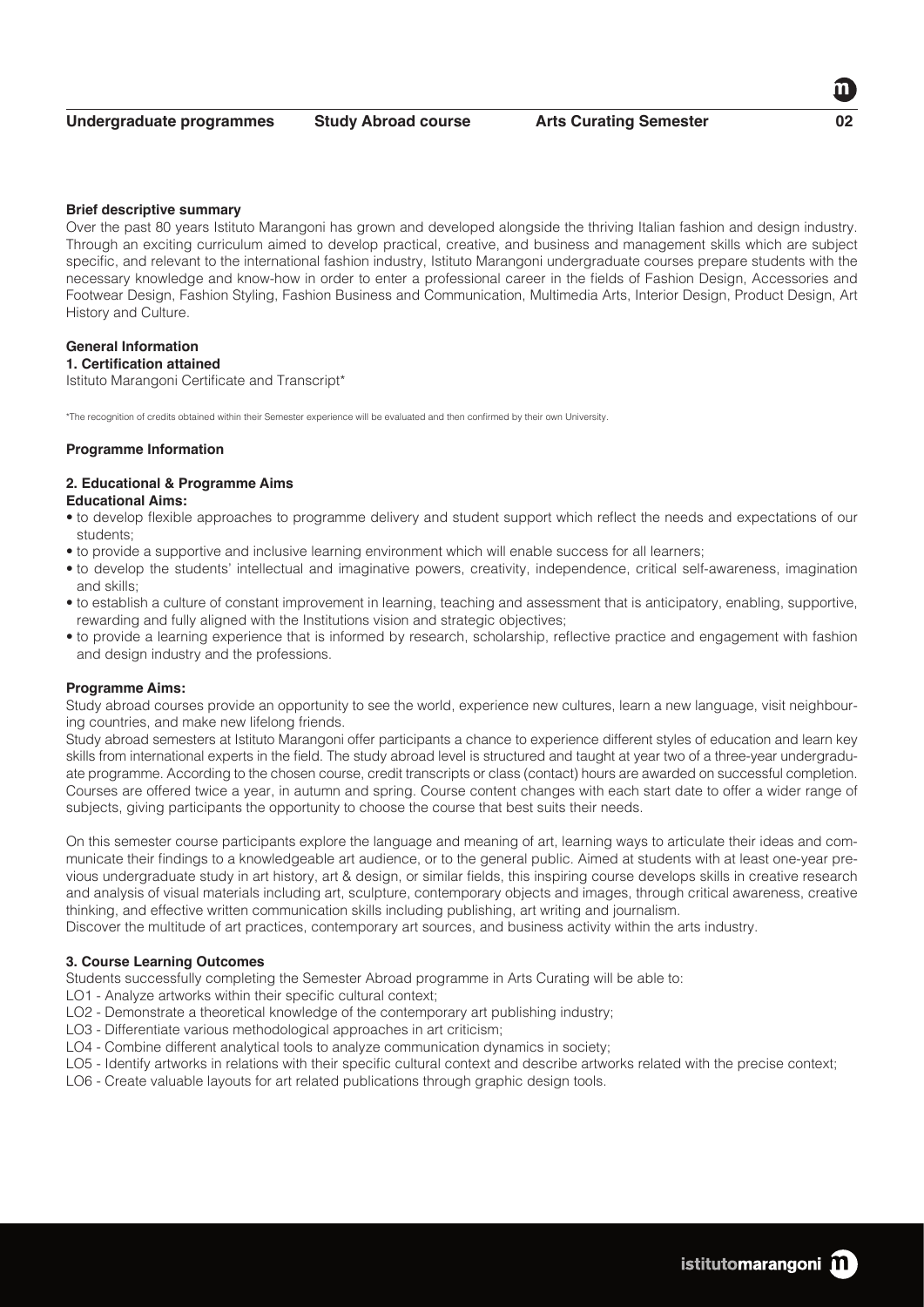#### **4. Teaching/Learning and Assessment Strategy Curriculum:**

# **Arts Curating Semester Abroad • October intake**

#### **Editorial System Unit**

The unit EDITORIAL SYSTEM aims to lay the foundations for a path of deepening the publishing world. The subject History of Art Criticism outlines the itinerary of criticism within the world of art and the development of art history as a discipline from the fifteenth century (Leon Battista Alberti, Giorgio Vasari) until the twentieth century. Art Criticism aims to provide the student with a confidence in academic writing, supporting him/her in the developing of a personal approach and style. The History of Art Media subject provides the knowledge to consciously orient oneself in the world of contemporary book and magazine publishing, analyzing them as a cultural, industrial, physical and commercial products. This knowledge will be contextualized by the Publishing System subject, in which the structure of the publishing world will be analyzed, from the organization of publishing houses and the publishing processes.

#### **Academic and Journalistic Writing Unit**

The unit Academic and Journalistic Writing aims to consolidate the student's preparation with technical-practical knowledge in the editorial field. The subjects Art Writing and Editing and Art Journalism are focused on training the student for work in publishing houses specialized in art publishing and in periodical publications (offline and online magazines, blogs, ...), illustrating the specific modalities of this profession while specializing in writing techniques. This unit tackles the editorial aspects with a well-rounded education, starting from traditional editing up to the one for the web. The subject of Media Arts &New Technologies provides students with the methodology of analysis and design of audiovisual products in order to be able to communicate audiovisual art products, and to evaluate their effectiveness. The intent is to provide relevant notions the main aspects and problems of the sociology of communication, from media research to audience studies, with particular reference to the problems of Internet Governance and the use of social media and a basic knowledge of the theoretical and technical tools of political communication. The Graphic Design for Publishing subject faces the aspects of graphic design within complex communication systems involving different media and articulated tools and languages: from the exhibition catalog to the digital magazine, from the blog to the video for a cultural event, from the site web app and presence on social media.

#### **History of Contemporary Art Unit**

The unit History of Contemporary Art deepens the knowledge of the students of the 19<sup>th</sup> and 20<sup>th</sup> Century art history and the aesthetic considerations of the XXI Century. It links historical, political and cultural facts with the transformation of visual arts and the profound renewal of the aesthetic paradigm of what we call today contemporary art.

Industrial society in the second half of the 19th century introduces a wider reflection that comes to the crucial moment of historical avant-garde movements, up to the crisis of the two World Wars, Pop culture, the radical one of the radical controversy, to the postmodernism and the actuality.ì

#### **History of Cinema and Video Art Unit**

The unit History of Cinema and Video Art deals with the relationship between art and media, offering a complex panorama of the connections between art history and the development of tools and languages related to technologies, first analogue and then digital. Each of the three terms addresses a specific topic of deepening. The first term is devoted to the history of photography, from Parisian origins to contemporary trends. The second term addresses some issues related to the history of cinema while the third term deals more specifically on the hybrid territory that poses cultural and visual issues between Moving Image and visual arts.

#### **Arts Curating Semester Abroad • February intake**

#### **Academic and Journalistic Writing Unit**

The unit Academic and Journalistic Writing aims to consolidate the student's preparation with technical-practical knowledge in the editorial field. The subjects Art Writing and Editing and Art Journalism are focused on training the student for work in publishing houses specialized in art publishing and in periodical publications (offline and online magazines, blogs, ...), illustrating the specific modalities of this profession while specializing in writing techniques. This unit tackles the editorial aspects with a well-rounded education, starting from traditional editing up to the one for the web. The subject of Media Arts &New Technologies provides students with the methodology of analysis and design of audiovisual products in order to be able to communicate audiovisual art products, and to evaluate their effectiveness. The intent is to provide relevant notions the main aspects and problems of the sociology of communication, from media research to audience studies, with particular reference to the problems of Internet Governance and the use of social media and a basic knowledge of the theoretical and technical tools of political communication. The Graphic Design for Publishing subject faces the aspects of graphic design within complex communication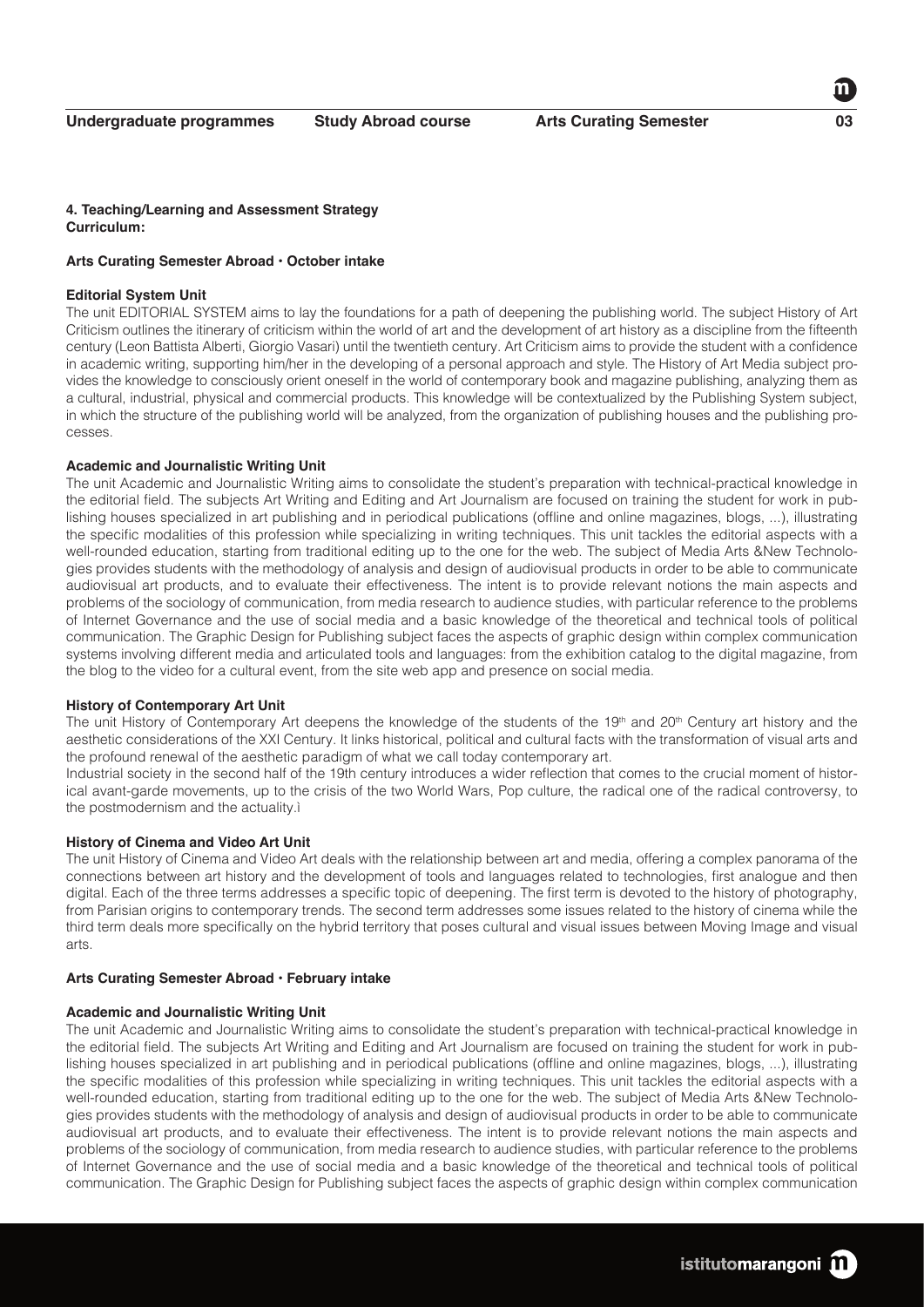**Undergraduate programmes Study Abroad course Arts Curating Semester 04**

systems involving different media and articulated tools and languages: from the exhibition catalog to the digital magazine, from the blog to the video for a cultural event, from the site web app and presence on social media.

# **Writing: Multimedia Unit**

The goal of the Writing: Multimedia Unit is to put the technical skills learned in the previous Unit into practice and expand on their computer knowledge applied to online and offline publishing, and to reinforce student's preparation with technical-practical skills in the editorial setting. The Art Writing workshop will be centered on delving into what was learned during the respective courses in T2; similarly, the Multimedia Publishing workshop puts what was learned in the course related to T2 into practice. The IT Tools subject will provide computer instrument insight applied in the art editorial setting, previously analysed in the Theories & Techniques for Visual Languages and Graphic Design for Publishing subjects in T2.

# **History of Contemporary Art Unit**

The unit History of Contemporary Art deepens the knowledge of the students of the 19<sup>th</sup> and 20<sup>th</sup> Century art history and the aesthetic considerations of the XXI Century. It links historical, political and cultural facts with the transformation of visual arts and the profound renewal of the aesthetic paradigm of what we call today contemporary art.

Industrial society in the second half of the 19th century introduces a wider reflection that comes to the crucial moment of historical avant-garde movements, up to the crisis of the two World Wars, Pop culture, the radical one of the radical controversy, to the postmodernism and the actuality.

# **History of Cinema and Video Art Unit**

The unit History of Cinema and Video Art deals with the relationship between art and media, offering a complex panorama of the connections between art history and the development of tools and languages related to technologies, first analogue and then digital. Each of the three terms addresses a specific topic of deepening. The first term is devoted to the history of photography, from Parisian origins to contemporary trends. The second term addresses some issues related to the history of cinema while the third term deals more specifically on the hybrid territory that poses cultural and visual issues between Moving Image and visual arts.

#### **Programme teaching methods:**

The programme is designed to facilitate the development of a student who will be highly employable and will allow them to investigate and develop their strengths.

The programme will present students with a variety of approaches to learning and assessment strategies that will promote intellectual, imaginative, analytical and critical judgement.

It will allow students to develop understanding as well as their presentation and communication skills, which they will be able to demonstrate in a variety of forms.

A combination of different learning and teaching methodologies are employed in order to promote reflective learning and develop generic transferable skills.

# **Methods include:**

- projects to encourage independent learning through investigation, enquiry and problem solving;
- group project to enhance interpersonal and collaborative skills;
- tutorials and group tutorials to facilitate shared experiences and best practice;
- seminars, formal lectures and workshops:
- study, trips, external projects and competitions present the students with another dimension to their leaning experience;

• guest speakers provide the students with a full, broader and real prospective to their specialist field of study.

Students will have the opportunity to demonstrate their achievement of the intended learning outcomes through a variety of tests appropriate to their field of study.

# **Course Specific Assessment Criteria:**

The methods of assessment used give breadth and depth, which allow for both the formative and summative assessment of every student at each stage of the programme.

Assessment methods to support learning:

the programme uses a balanced assessment system, both summative and formative as an integral part of gathering information on student learning. Different forms of assessment can, and where appropriate should, be used to test different types of skills and learning.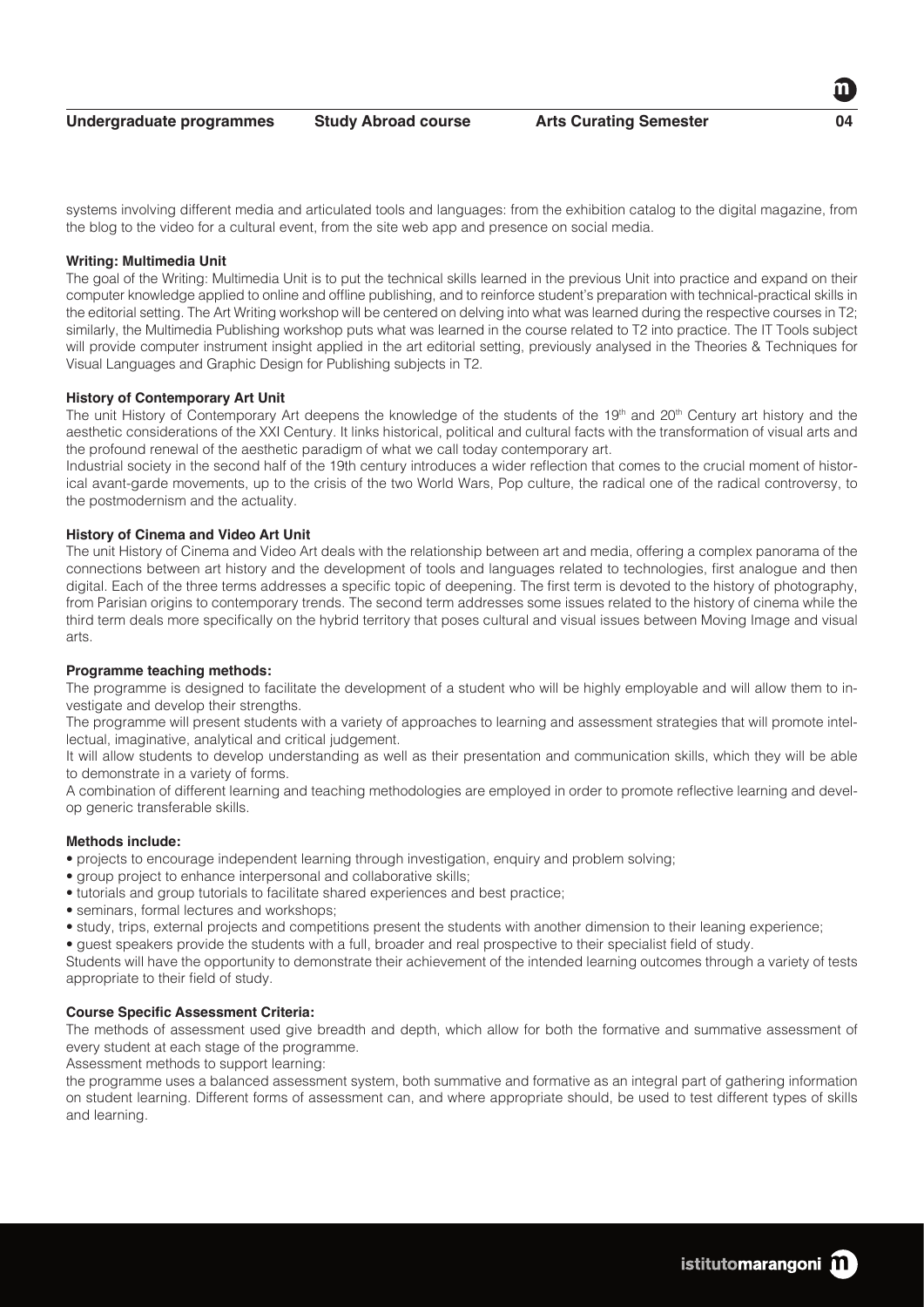#### **Formative Assessment:**

**Formative assessment** informs both teachers and students about student understanding at a point when timely adjustments can be made. In formative assessment students could be involved in the assessment process. These formative assessment situations will also give students an opportunity to learn to critique the work of others. Some of the instructional strategies that will be used formatively include the following:

- criteria and goal setting: asking students to participate in establishing what should be included in criteria for success;
- self and peer assessment: With peer evaluation, students see each other as resources for understanding and checking for quality work against previously established criteria;
- student record keeping: helps students better understand their own learning as evidenced by their classroom work. This process of students keeping ongoing records of their work not only engages students, it also helps them, beyond a "grade," to see where they started and the progress they are making toward the learning goal.

#### **Summative Assessments:**

These assessments are a means of gauging student learning, at a particular point in time, relative to established marking criteria. **Summative assessments** can occur during as well as at the end of each unit and concentrate on specific evidence of student work, examples as follows:

**Portfolio Assessment** is used to assess a variety of projects that have been developed throughout the unit.

**Practical Coursework** allows the students to demonstrate their understanding and application of practical areas of study. **Written Reports** are required is some study areas, where a clear and structured brief is provided and the students are asked to submit work to me marked independently and anonymously by staff.

#### **Formal Examinations** are required in some study areas.

**Presentations** are used in some subjects to allow the student to develop their professional communication and presentation skills.

**Student Projects** are used when the student is required to submit work to be marked independently and anonymously.

#### **5. Course structures**

Arts Curating Semester Abroad • October intake

#### Term 1 • Editorial System Unit

| Subjects                         | <b>Total Hours</b> | IM Credits* |
|----------------------------------|--------------------|-------------|
| History of Art and Fashion Media | 20                 | 15          |
| <b>History of Art Criticism</b>  | 20                 |             |
| Art Criticism                    | 20                 |             |
| Publishing System                | 20                 |             |

### Term 2 • Academic and Journalistic Writing Unit

| Subjects                      | <b>Total Hours</b> | <b>IM Credits*</b> |
|-------------------------------|--------------------|--------------------|
| Art Writing and Editing       | 20                 | 15                 |
| Art Journalism                | 20                 |                    |
| Media Arts & New Technologies | 20                 |                    |
| Graphic Design for Publishing | 20                 |                    |

# Term 1 and 2 • History Of Contemporary Art Unit

| Subjects                       | Total Hours | IM Credits* |
|--------------------------------|-------------|-------------|
| History of Contemporary Art    | 20          |             |
| History of Cinema and Videoart | 20          |             |

\*Istituto Marangoni credits system is equivalent to European Credit Transfer System (ECTS).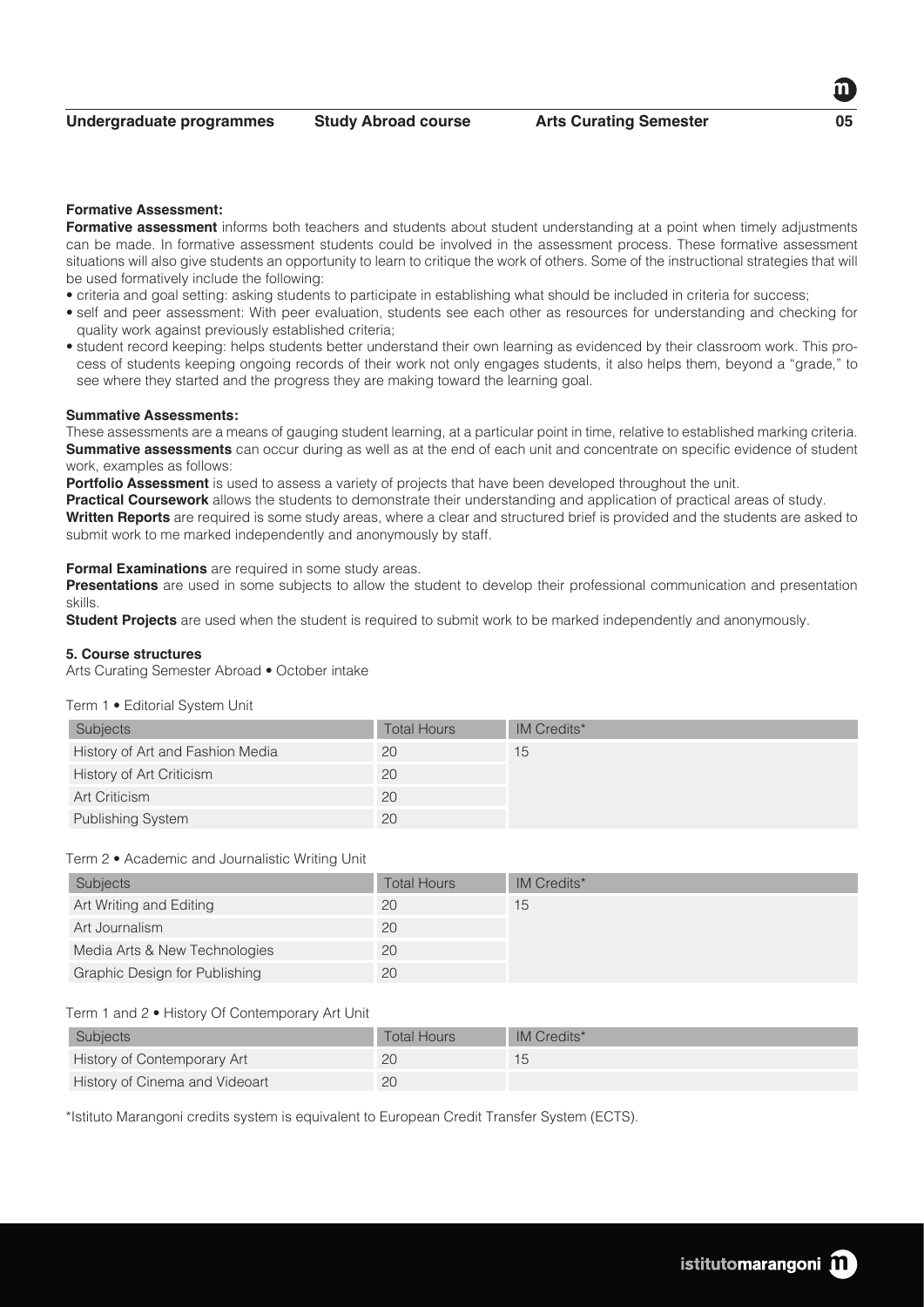Arts Curating Semester Abroad • February intake

Term 2 • Academic and Journalistic Writing Unit

| <b>Subjects</b>               | <b>Total Hours</b> | <b>IM Credits*</b> |
|-------------------------------|--------------------|--------------------|
| Art Writing and Editing       | 20                 | 15                 |
| Art Journalism                | 20                 |                    |
| Media Arts & New Technologies | 20                 |                    |
| Graphic Design for Publishing | 20                 |                    |

#### Term 3 • Writing: Multimedia Unit

| <b>Subjects</b>                | <b>Total Hours</b> | IM Credits* |
|--------------------------------|--------------------|-------------|
| Art Writing Workshop           | 20                 | 15          |
| Multimedia Publishing Workshop | 20                 |             |
| Interdisciplinary Project      | 20                 |             |
| IT Tool $2$                    | 20                 |             |

# Term 2 and 3 • History Of Contemporary Art Unit

| <b>Subjects</b>                | Total Hours | IM Credits* |
|--------------------------------|-------------|-------------|
| History of Contemporary Art    | 20          |             |
| History of Cinema and Videoart | 20          |             |

\*Istituto Marangoni credits system is equivalent to European Credit Transfer System (ECTS).

#### **6. Course Specific Admission Requirements**

Admission is based on the reasonable expectation that the student will be able to fulfil the objectives of the programme and achieve the standard required for the award.

Admission requirements are listed below:

- Completed the first year (L4) of an Undergraduate Bachelor programme in Art or similar;
- For non English/Italian native speakers: certificate of language skills, level b1 of Common European Framework of Reference with specific requirements (e.g. IELTS 5.0 without elements below 4.5);
- Piece of Written Work/Essay<sup>1</sup>;
- Good knowledge of applied arts and design history.

When considering the suitability of an applicant for a place on the programme the Admissions team will usually take the following factors into account:

- Signed personal statement:
- Transcript from an Undergraduate Bachelor programme in Art or similar;
- Piece of Written Work/Essay;
- Certificate of the chosen language of the course.

The Admissions Manager coordinates and supports the subject specific Programme Leader and the Director of Education in dealing with interviews and portfolio assessments (where appropriate).

(Admission requirements are subject to change in order to comply with entry requirement regulations).

# **7. Programme Leader's Responsibilities**

They will have responsibility for implementing the strategic direction of the courses within their programme and for co-ordinating the academic administration necessary for its successful day-to-day operation.

<sup>1)</sup> Applicants are requested to submit either:

a piece of written work/Essay/Exam developed in his/her study pathway completed before the application. If the applicant doesn't have a written work to submit, he/she might requested to develop essay based on indications received by the School he/she wants to attend, and related to the area of study he/she is applying to.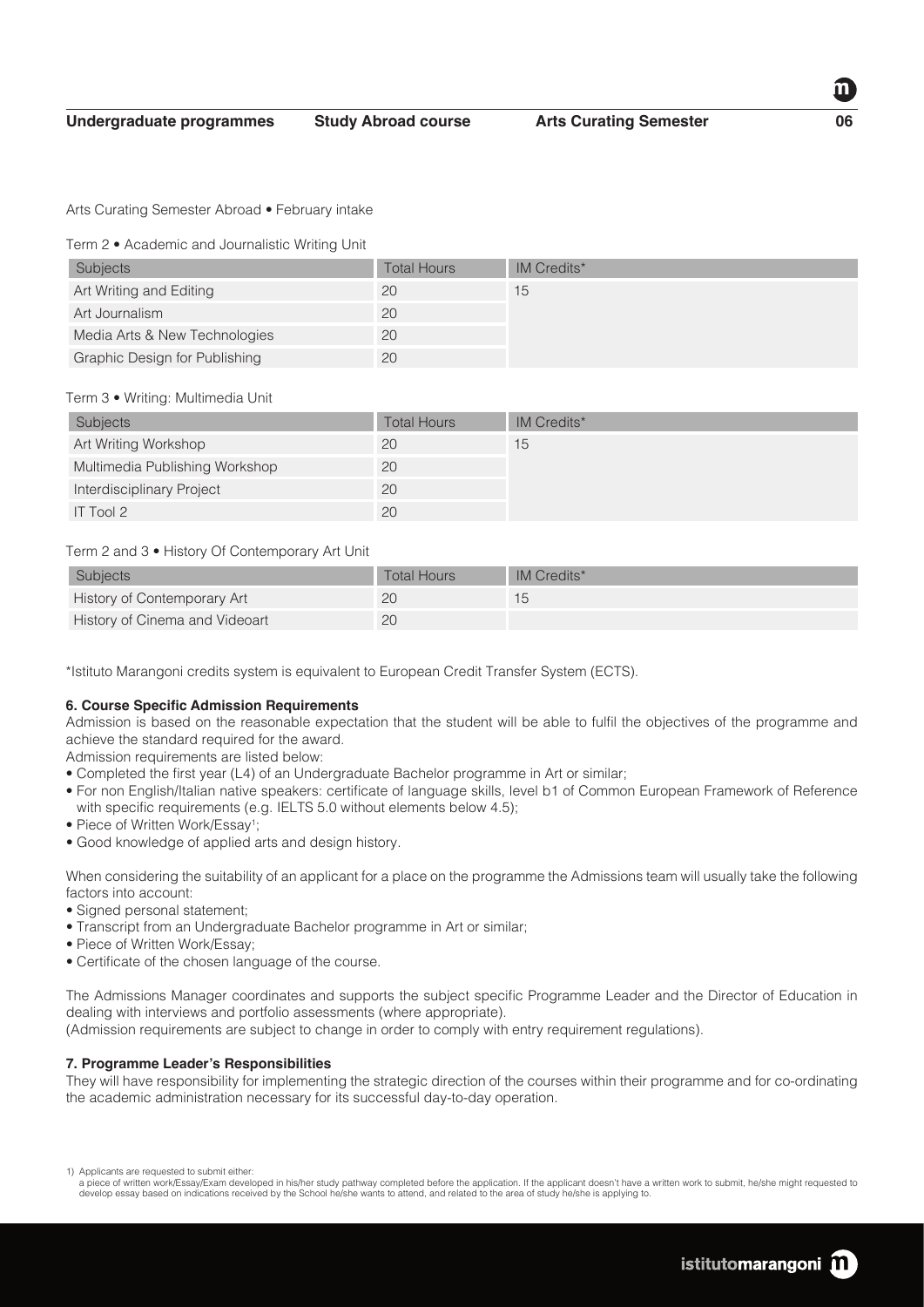Programme Leader's responsibilities are:

- chairing the Programme Committee, and arranging for such meetings of the Committee as considered appropriate;
- acting as the Chief Executive Officer to the programme. As such he/she will be responsible, within the agreed policies of the Programme Committee, and Academic Boards, for the efficient operation of the programme as approved by the Institute;
- supporting and encouraging their teaching team including PDP;
- advise the Programme Committee on its proper responsibility for the continuing development of the programme;
- liaise on behalf of the Programme Committee with all staff as appropriate;
- be empowered to take on behalf of the Programme Committee any reasonable action with respect to the proper functioning of the programme;
- recommend areas for curriculum development;
- co-ordinate the assessment schedule for the Unit and ensure that it is communicated to students and the Director of Education; • liaise with Student Support Officers to ensure that appropriate study support is available;
- recommend the appropriate level of resources required for the Unit and liaise with the teaching team;
- undertake training and professional development and contribute to the training of others;
- actively participate and organise Peer Support systems;
- monitor & respond to the student voice including regular meetings with the student Rep.;
- monitor Unit and course feedback and the student voice;
- organise all areas of assessment procedures, facilitate monitoring, joint marking, internal verification;
- maintaining the quality of academic standards by supporting the rules and regulations concerning exam procedures and conduct of the student and teaching team.

# **8. Student Support Strategy**

Istituto Marangoni administers policies to enhance the student experience, in an academic, practical and pastoral way:

- Programme Leaders: the first point of call to acquaint students with regulations and issues arising in the programme;
- Student Support Officers for student referral where appropriate;
- Academic documentation, such as Unit, Programme and Student Handbooks;
- induction programmes for facilities including: Library, IT, online resources (where available), school facilities and media services;
- student group representatives (student voice).

# **Student Support Officers**

A dedicated Student Support Officer is available for all students on the programme.

For academic counselling, Student Support Officers will liaise with tutors and Programme Leaders to offer practical advice to resolve specific academic difficulties.

A written record of these tutorials will be kept in the student's file for reference and to assist in the monitoring of student progress. For matters of pastoral care the Student Support Officers will help in:

- finding their way around;
- managing their time;
- dealing with stress;
- getting the best from their course;
- understanding and applying the school's rules;
- anything else the officers can advise on.

One-to-one appointments may be made by phone, through the receptionists or by email. Where possible students can expect to be seen almost immediately, or contacted to arrange a suitable time.

# **9. Student Evaluation**

Student feedback is essential to the programme development and student comments are used to enhance both the successful management of the programme and the teaching/learning strategies.

Istituto Marangoni gathers student opinion in a variety of ways, which may include the following:

- Informal contact with Programme Leader and subject Tutor through appointments with academic staff;
- Issues will be taken to Programme Reflective Meetings and added to the Annual Academic Monitoring Report;
- Formal Student Representation;
- Semester/Term Questionnaire;
- Resources Questionnaire (at the end of each academic year);
- Final Questionnaire (at the end of a study cycle);
- NPS (Net Promoter Score) Questionnaire (at the end of each academic year).

It would be desirable that students provide details of their identity when giving constructive feedback on the course and teaching